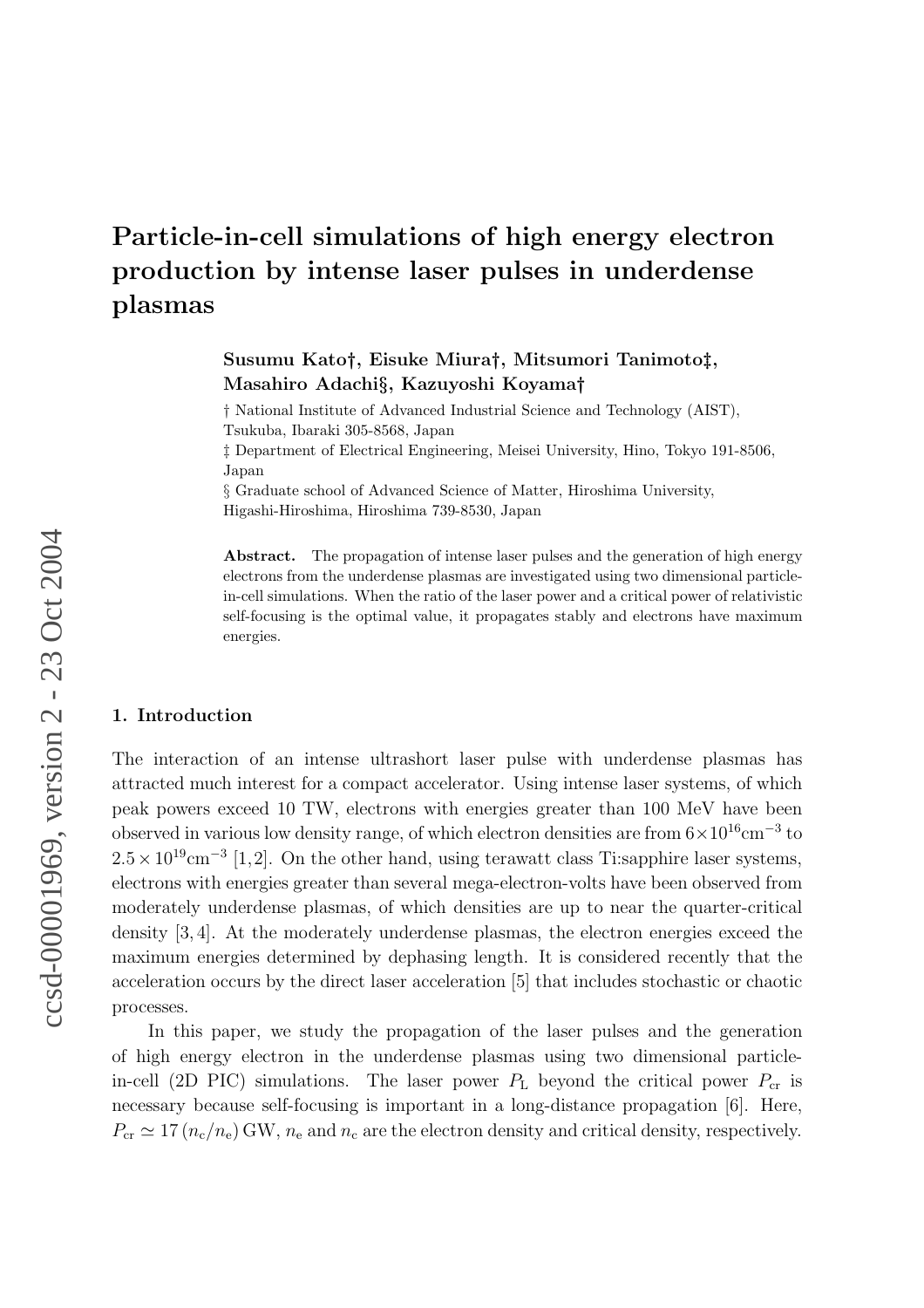We assume a terawatt class Ti:sapphire laser system as a compact laser system in the simulations parameter, because the plasma electron densities  $n_e = (1 \sim 20) \times 10^{19} \text{cm}^{-3}$ .

# 2. 2D PIC Simulation Results

We use the 2D PIC simulation with immobile ions. The peak irradiated intensity, pulse length, and spot size are  $5 \times 10^{18}$  W/cm<sup>2</sup>, 50 fs, and 3.6  $\mu$ m, respectively.  $P_L = 2$  TW, namely the energy is 100 mJ, when cylindrical symmetry is assumed, although we use two dimensional cartesian coordinates. The Rayleigh length  $L_R = 50 \mu$ m. The plasma electron densities  $n_e = (1 \sim 20) \times 10^{19} \text{cm}^{-3}$ , which correspond to  $n_e/n_c = 0.057 \sim 0.11$ , where  $n_c = 1.7 \times 10^{21} \text{cm}^{-3}$  for the wavelength  $\lambda_0 = 0.8 \mu \text{m}$ . These parameters of the simulations are almost the same as the experiments of compact laser system [4]. The laser power  $P_{\text{L}} = 2$  TW exceeds the critical powers  $P_{\text{cr}}$  of the relativistic self-focusing for  $n_e \geq 1 \times 10^{19} \text{cm}^{-3}$ .

Figures 1(a)-(e) show the intensities of laser pulses after propagating  $2.5L<sub>R</sub>$  for electron densities  $n_e = 20, 10, 5, 2,$  and  $1 \times 10^{19}$ cm<sup>-3</sup>, respectively. For  $n_e = 1$  and  $2 \times 10^{19}$ cm<sup>-3</sup>, namely,  $P_L/P_{cr} \simeq 1$ , the pulses stably propagate without modulation. Electrons with energies greater than 2 MeV are hardly observed. For  $n_e = 5 \times 10^{19} \text{cm}^{-3}$ , the back of pulse is modulated. Electrons get energies greater than 20 MeV, as shown later. For  $n_e = 1 \times 10^{20} \text{cm}^{-3}$ , a pulse separates into the bunches of which size about the plasma wavelength. A pulse breaks up and is not propagate stably any longer, for  $n_e = 2 \times 10^{20} \text{cm}^{-3}$ , i.e.  $P_L/P_{cr} \geq 10$ .

The electron energy spectra for electron densities  $n_e = 20, 10,$  and  $5 \times 10^{19}$ cm<sup>-3</sup> are shown in Figs.  $2(a)-(c)$ , respectively. The maximum energy is greater than 20 MeV for  $n_e = 5 \times 10^{19} \text{cm}^{-3}$ . Before the pulses propagate about one and two Rayleigh length, the maximum electron energies have been saturated at 20 MeV and 10 MeV for  $n_e = 1$ and  $2 \times 10^{20}$ cm<sup>-3</sup>, respectively.

### 3. Concluding Remarks

We study the propagation of the intense laser pulses and the generation of high energy electrons from the moderately underdense plasmas using 2D PIC simulations. For  $P_{\text{L}}/P_{\text{cr}} \simeq 3$ , the laser pulse of which power and pulse length are 2 TW and 50 fs stably propagates with modulation. As a result, the high energy electrons with energies greater than 20 MeV are observed and their energies have not been saturated, namely, electrons can gain higher energies propagating with the intense laser pulse through long size plasmas. For  $P_L/P_{cr} \leq 2$ , although the pulses stably propagate, no high energy electron is observed. On the other hand, for  $P_{\rm L}/P_{\rm cr} \geq 5$ , high energy electrons with energies up to 20 MeV are observed, although pulses does not propagate stably.

The simulation results of the dependence to the plasma density of the maximum electron energy explain the latest experiment well qualitatively [4]. In the simulations, the maximum propagation distance is  $3L<sub>R</sub>$  is limited by the performance of the computer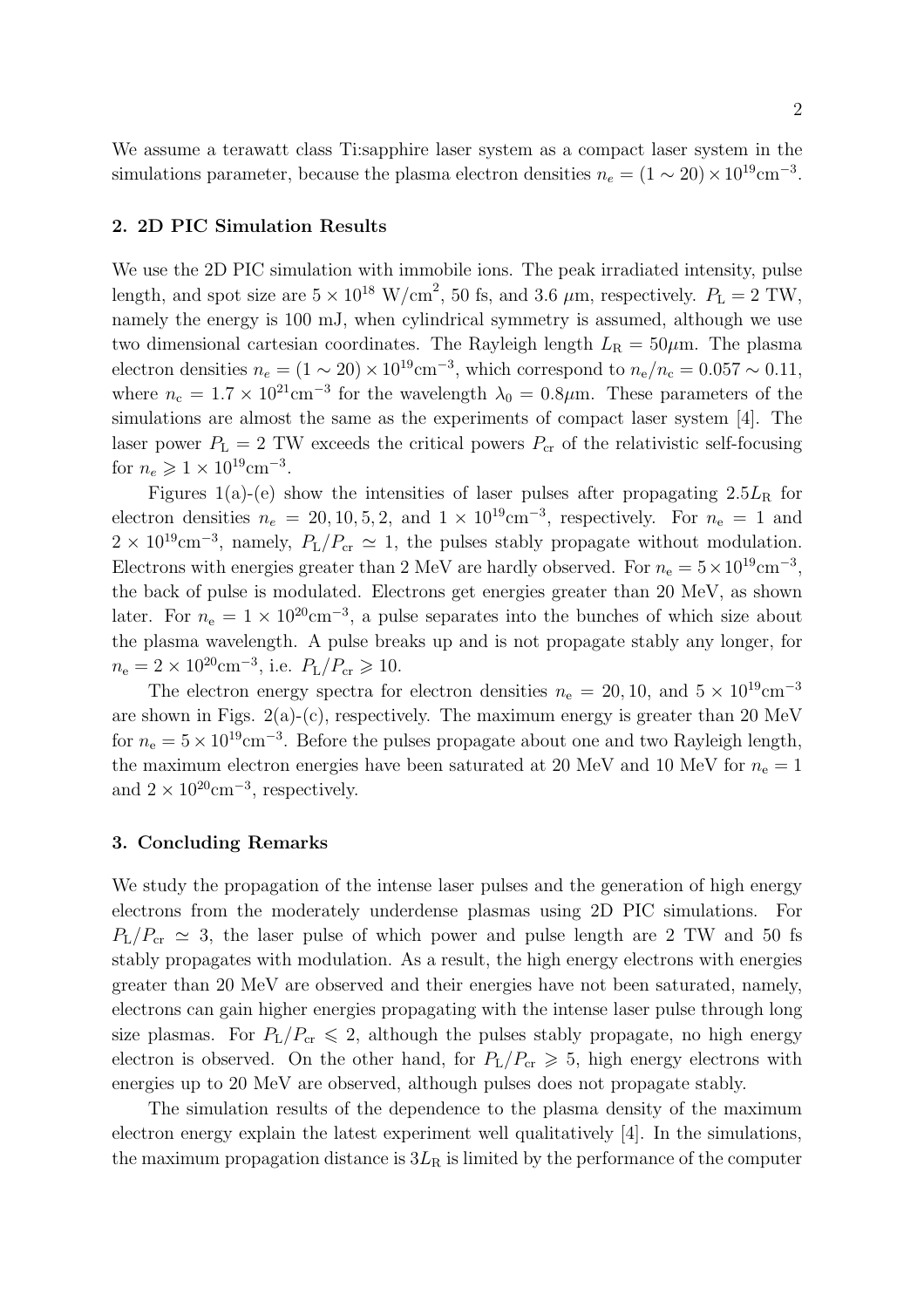and simulation code. Since the pulse has propagated sufficiently stably to  $2.5L<sub>R</sub>$  for the plasma densities less than  $5 \times 10^{19}$ cm<sup>-3</sup>, simulations with a longer propagation distance is required.

### Acknowledgments

A part of this study was financially supported by the Budget for Nuclear Research of the Ministry of Education, Culture, Sports, Science and Technology (MEXT), based on the screening and counseling by the Atomic Energy Commission, and by the Advanced Compact Accelerator Development Program of the MEXT.

# References

- [1] Z. Najmudin et al., Phys. Plasmas, 10 (2003) 2071
- [2] Y. Kitagawa et al., Phys. Rev. Lett., **92** (2004) 205002.
- [3] C. Gahn et al., Phys. Rev. Lett., **83** (1999) 4772.
- [4] E. Miura et al., Bull. Am. Phys. Soc., 48 (2003) 195; K. Koyama et al., Int. J. Appl. Electron., 14 (2001/2002) 263; M. Adachi et al., Proceedings of the 31st EPS Conference on Plasma Phys. London, 28 June - 2 July 2004 ECA Vol.28G, P-5.024 (2004)
- [5] M. Tanimoto et al., Phys. Rev. E, 68 (2003) 026401; T. Nakamura et al., Phys. Plasmas, 9 (2002) 1801; Z.-M. Sheng et al., Phys. Rev. Lett., 88 (2002) 055004; J. Meyer-ter-Vehn and Z. M. Sheng, Phys. Plasmas, 6 (1999) 641; A. Pukov et al., Phys. Plasmas, 6 (1999) 2847.
- [6] G. Schmidt and W. Horton, Comments Plasma Phys. Controlled Fusion 9, 85 (1985); P. Sprangle et al., IEEE Trans. Plasma Sci. PS-15 (1987) 1987; G.-Z. Sun et al., Phys. Fluids 309 (1987) 526.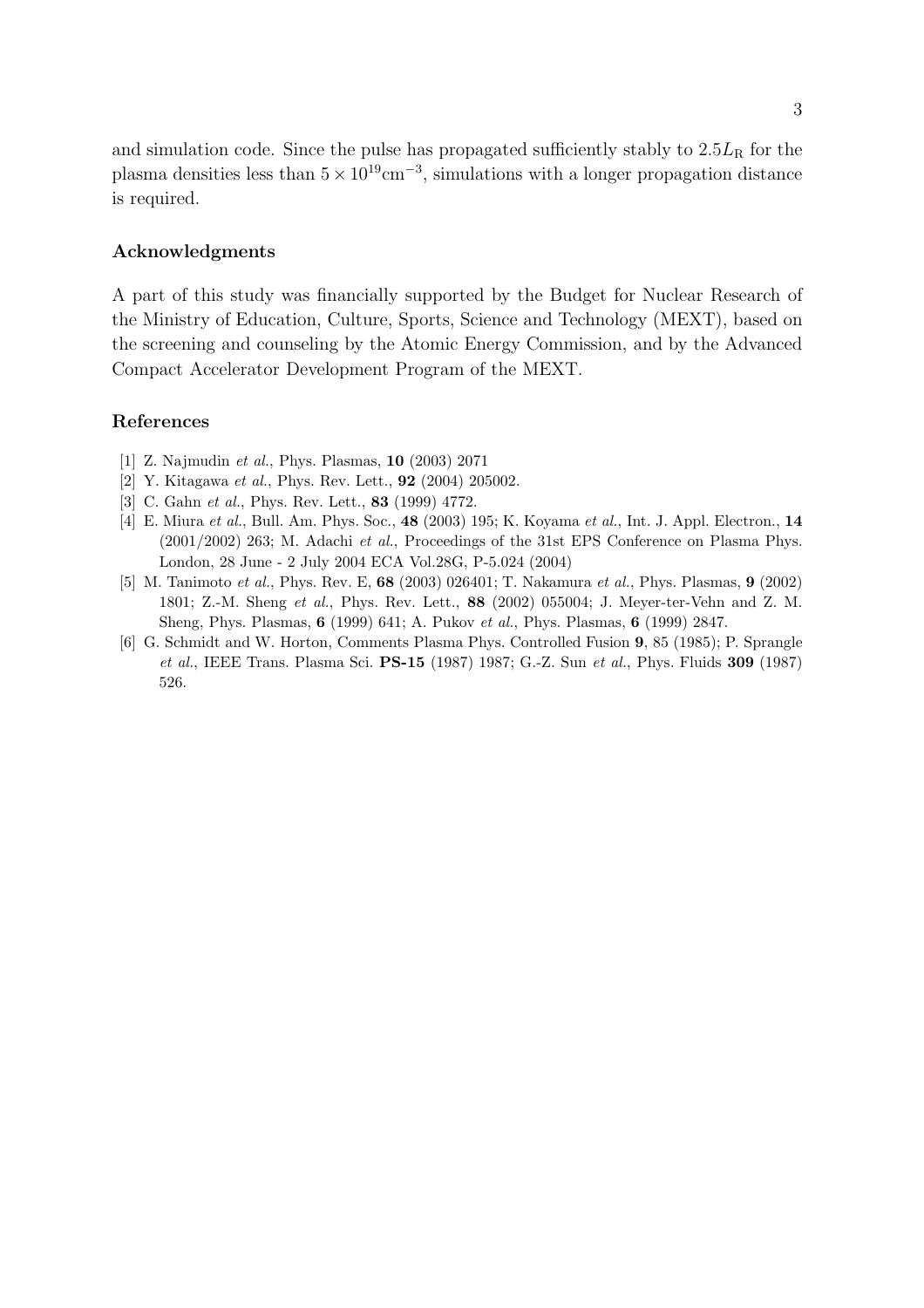



Figure 1. The intensities of laser pulses after propagating  $2.5L<sub>R</sub>$  for electron densities  $n_e =$  (a) 20, (b) 10, (c) 5, (d) 2, and (e)  $1 \times 10^{19}$  cm<sup>-3</sup>, respectively.